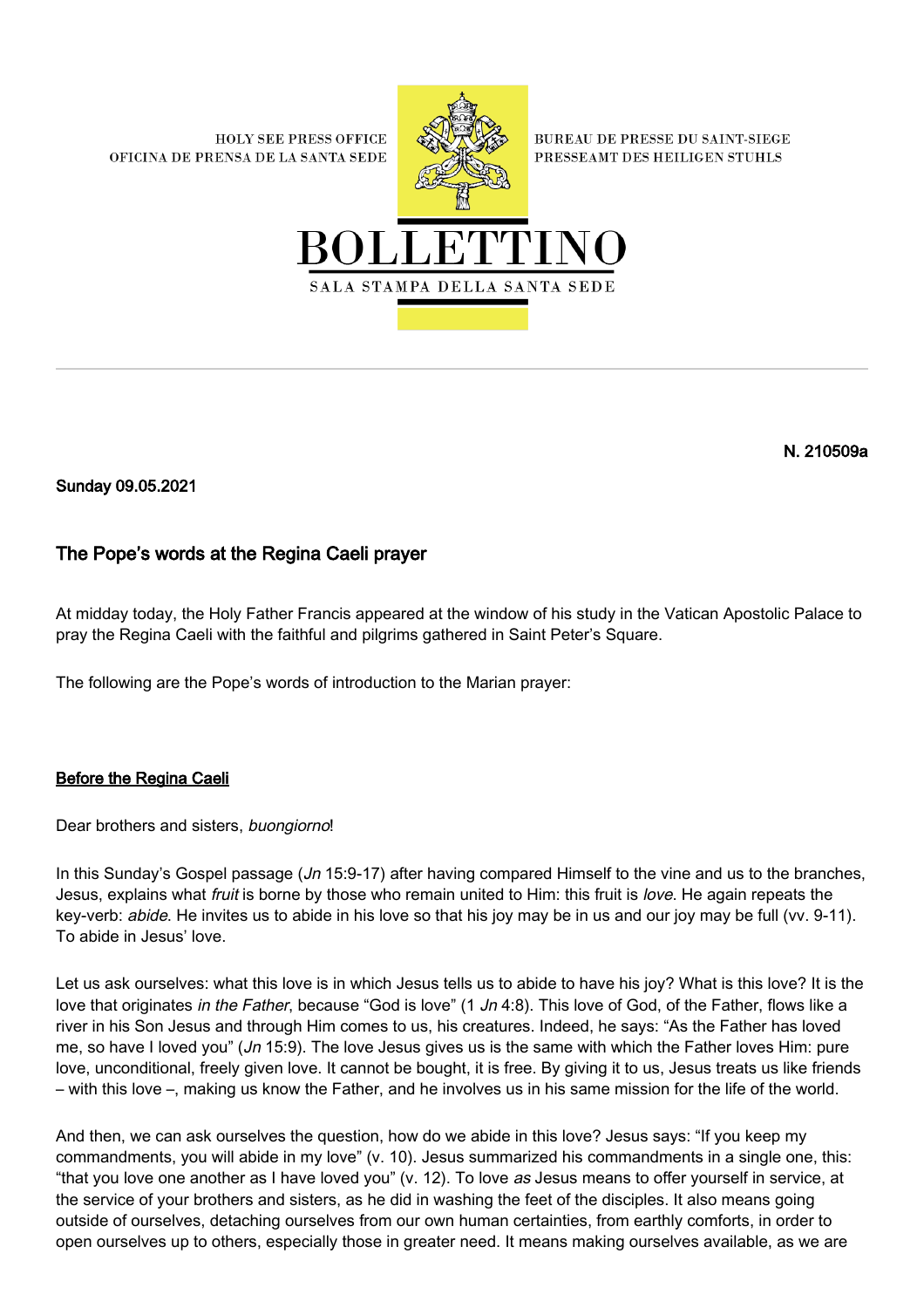and with what we have. This means to love not in word but in deeds.

To love like Christ means saying 'no' to other 'loves' that the world offers us: love of money – those who love money do not love as Jesus loves -, love of success, vanity, [love] of power…. These deceptive paths of "love" distance us from the Lord's love and lead us to become more and more selfish, narcissistic, overbearing. And being overbearing leads to a degeneration of love, to the abuse others, to making our loved ones suffer. I am thinking of the unhealthy love that turns into violence – and how many women are victims of violence these days. This is not love. To love as the Lord loves us means to appreciate the people beside us, to respect their freedom, to love them as they are, not as we want them to be, gratuitously. Ultimately, Jesus asks us to abide in his love, to dwell in his love, not in our ideas, not in our own self-worship. Those who dwell in self-worship live in the mirror: always looking at themselves. Those who overcome the ambition to control and manage others. Not controlling, serving them. Opening our heart to others, this is love, giving ourselves to others.

Dear brothers and sisters, where does this abiding in the Lord's love lead? Where does it lead us? Jesus told us: "That my joy may be in you, and that your joy may be full" (v. 11). And the Lord wants the joy he possesses, because he is in complete communion with the Father, to be in us insofar as we are united to Him. The joy of knowing we are loved by God despite our infidelities enables us to face the trials of life confidently, makes us live through crises so as to emerge from them better. Our being true witnesses consists in living this joy, because joy is the distinctive sign of a true Christian. True Christians are not sad; they always have that joy inside, even in difficult moments.

May the Virgin Mary help us to *abide in Jesus' love* and to grow in love for everyone, witnessing to the joy of the Risen Lord.

## After the Regina Caeli

Dear brothers and sisters!

With particular concern I am following the events that are happening in Jerusalem. I pray that it may be a place of encounter and not of violent clashes, a place of prayer and peace. I invite everyone to seek shared solutions so that the multireligious and multicultural identity of the Holy City is respected and brotherhood prevails. Violence begets violence. Enough with the clashes.

And let us also pray for the victims of the terrorist attack that took place yesterday in Kabul: an inhumane action that struck so many girls as they were leaving school. Let us pray for each one of them and for their families. And may God give peace to Afghanistan.

In addition, I would like to express my concern for the tensions and violent clashes in Colombia, which have caused deaths and injuries. There are many Colombians here; let us pray for your homeland.

Today, in Agrigento, Rosario Angelo Livatino, a martyr of justice and faith, was beatified. In his service to the community as an upstanding judge, who never allowed himself to become corrupt, he strived to judge not to condemn but to rehabilitate. He always places his work "under the protection of God"; for this reason he became a witness to the Gospel up to his heroic death. May his example be for everyone, especially for judges, an incentive to be loyal defenders of lawfulness and freedom. A round of applause for the new Blessed!

I offer a heartfelt greeting to all of you, people of Rome and pilgrims. Thank you for being here! In particular, I greet the people suffering from fibromyalgia: I express my closeness to them and I hope that attention to this sometimes overlooked disease may grow.

And we cannot forget mothers! This Sunday, in many countries Mother's Day is celebrated. Let us greet all the